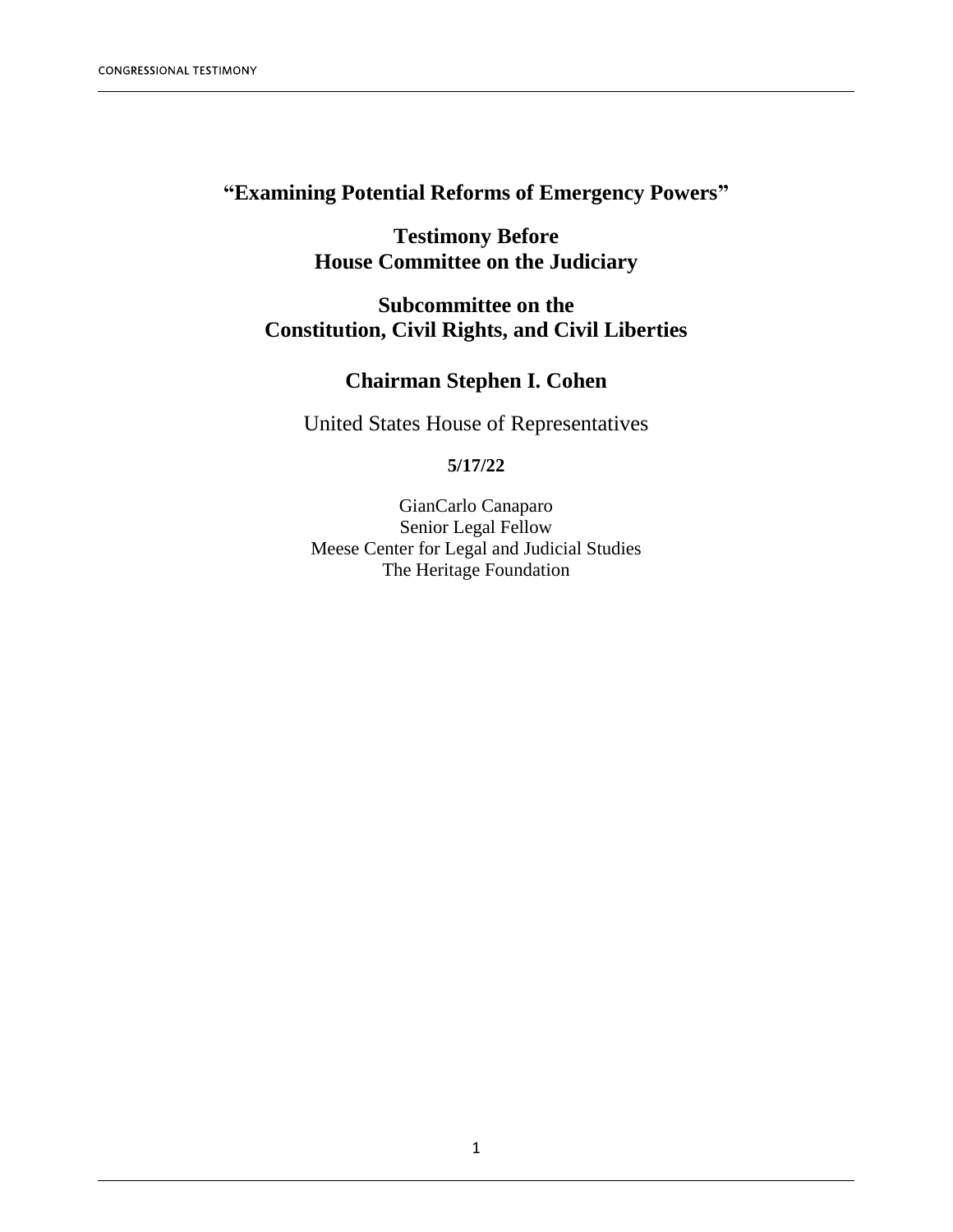Chairman Cohen, Ranking Member Johnson, and distinguished Members of the Committee:

Thank you for giving me the opportunity to appear before you today.

My name is GianCarlo Canaparo. I am a Senior Legal Fellow in the Meese Center for Legal & Judicial Studies at the Heritage Foundation.<sup>1</sup> I am a scholar of constitutional and administrative law. One of my main areas of study is the separation of powers, and today's topic goes right to the heart of that issue.

The question facing the committee today is: how can Congress regain control over the executive branch's expansive emergency powers? This is a profoundly important question, and there is agreement among scholars on both sides of the political aisle that it needs to be addressed. I agree, for example, with the conclusion of the liberal Brennan Center's *A Guide to Emergency Powers and Their Use* that many of the laws that give emergency powers to the executive branch "appear to be unnecessary and/or outdated" and "subject to abuse."<sup>2</sup> I likewise share the concerns of the bipartisan Special Committee on the Termination of the National Emergency that emergency powers are a threat to liberty and that Congress ought to vigorously monitor and check them. <sup>3</sup> And I agree with Senator Mike Lee who has said that rule by executive emergency order "runs directly counter to the vision of our Founders and undermines the safeguards protecting our freedom."<sup>4</sup>

My testimony today aims to provide you with the constitutional provisions and logic that should guide you as you work towards reining in executive emergency power. To that end, I will provide an overview of the relevant constitutional provisions, discuss past efforts to rein in executive emergency powers, explain the state of judicial precedents on the topic and how they limit the options available to you, and offer several potential solutions for you to consider. Finally, I'll address several recent bills on this topic.

Individuals 66% Foundations 18% Corporations 2% Program revenue and other income 14%.

<sup>3</sup> REPORT OF THE SPECIAL COMMITTEE ON THE TERMINATION OF THE NATIONAL EMERGENCY, EMERGENCY POWERS STATUTES: PROVISIONS OF FEDERAL LAW NOW IN EFFECT DELEGATING TO THE EXECUTIVE EXTRAORDINARY AUTHORITY IN TIME OF NATIONAL EMERGENCY, S. Rep. No. 93-549, 93d Cong. (1973) (hereinafter REPORT OF THE SPECIAL COMMITTEE). <sup>4</sup> Press Release: *Sen. Lee Introduces ARTICLE ONE Act to Reclaim Congressional Power*, Feb. 4, 2021, [https://www.lee.senate.gov/2021/2/sen-lee-introduces-article-one-act-to-reclaim-congressional-power.](https://www.lee.senate.gov/2021/2/sen-lee-introduces-article-one-act-to-reclaim-congressional-power) 

<sup>&</sup>lt;sup>1</sup> The title and affiliation are for identification purposes. Members of The Heritage Foundation staff testify as individuals discussing their own independent research. The views expressed here are my own and do not reflect an institutional position for The Heritage Foundation or its board of trustees. The Heritage Foundation is a public policy, research, and educational organization recognized as exempt under section 501(c)(3) of the Internal Revenue Code. It is privately supported and receives no funds from any government at any level, nor does it perform any government or other contract work. The Heritage Foundation is the most broadly supported think tank in the United States. In 2020, it had hundreds of thousands of individual, foundation, and corporate supporters representing every state in the U.S. Its 2020 income came from the following sources:

The top five corporate givers provided The Heritage Foundation with 1% of its 2020 income. The Heritage Foundation's books are audited annually by the national accounting firm of RSM US, LLP.

<sup>2</sup> *A Guide to Emergency Powers and Their Use*, BRENNAN CENTER FOR JUSTICE, Dec. 5, 2018 (updated Mar. 4, 2022), <https://www.brennancenter.org/media/4976/download> (hereinafter *Guide to Emergency Powers*).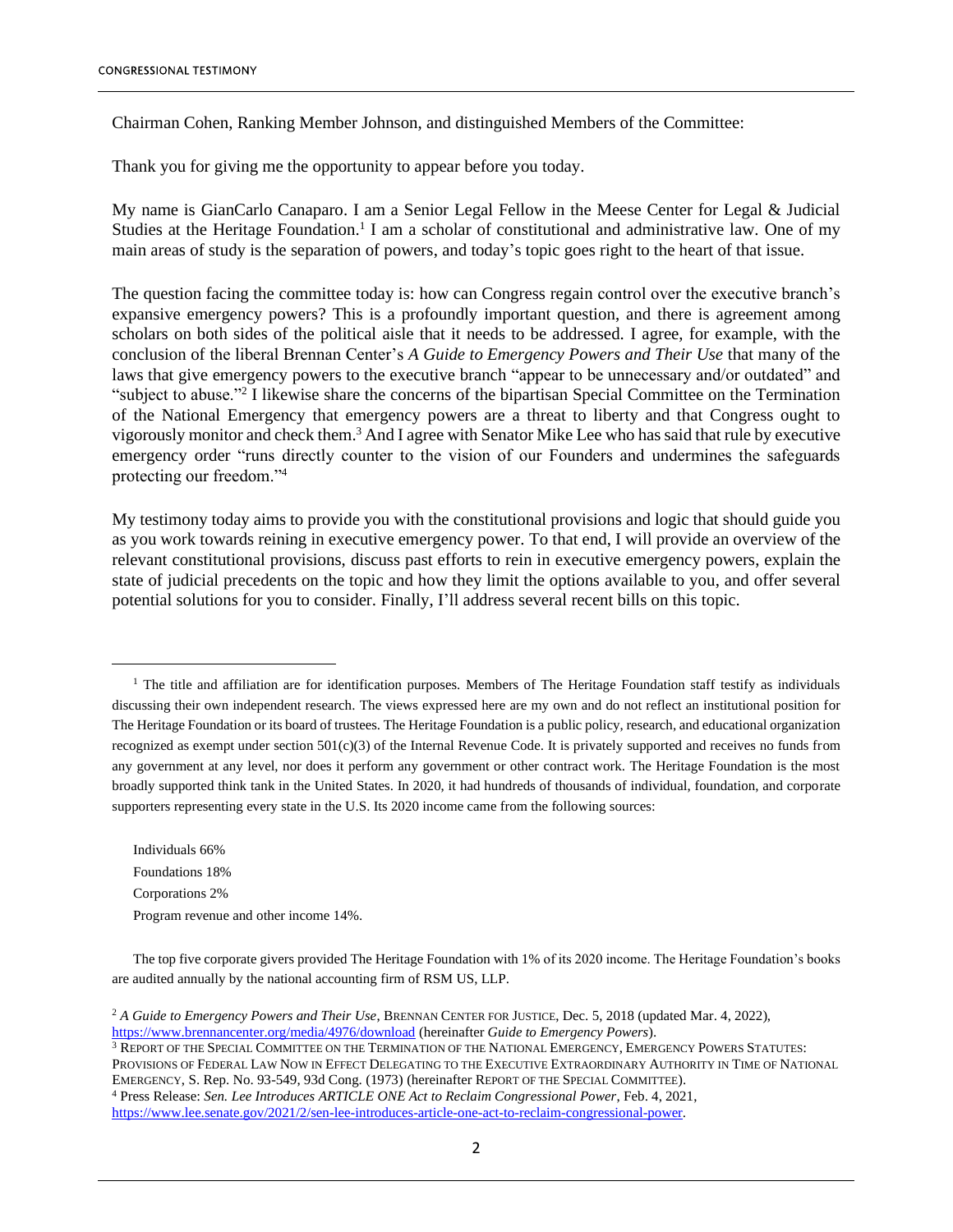#### I. OVERVIEW & HISTORY

The Constitution includes no emergency powers clause. This is by design. The Framers, as Justice Robert Jackson once observed, "knew what emergencies were, knew the pressures they engender for authoritative action, knew, too, how they afford a ready pretext for usurpation."<sup>5</sup> Except for the Suspension Clause, which permits Congress to suspend the writ of habeas corpus during rebellion or invasion when public safety requires it, no other provision of the Constitution provides extraordinary powers or procedures during emergencies.<sup>6</sup> Quite the contrary, many parts of the Constitution expressly contemplate emergencies and yet require the government to address them through the same procedures that it uses for normal business. Consider the following:

- 1. Even if a foreign army is rampaging across the country, Congress must re-appropriate money for the Army every two years.<sup>7</sup>
- 2. Before Congress passed a succession law, if both the president and vice-president had died, the executive branch would have been leaderless.<sup>8</sup>
- 3. Even if the country is at war, the President cannot conclude a peace treaty unless two-thirds of the Senate approve.<sup>9</sup>
- 4. If there are vacancies in high-level executive positions, no matter how important, they must be approved by the Senate, and even if the Senate is in recess, a temporary appointment will expire if not approved during the Senate's next session.<sup>10</sup>
- 5. If there is "domestic violence" within a state, the federal government may intervene only if the state asks for Congress's help or, if Congress "cannot be convened," for the President's help.<sup>11</sup>
- 6. Finally, even if the country is at war, soldiers may be quartered in homes only in a manner that Congress proscribes by law.<sup>12</sup>

There is a theme here, and it is that even during emergencies, the federal government is supposed to react through its normal procedures. What is more, *Congress*—not the president—is supposed to take the lead. This presumption is made manifestly clear by the Extraordinary Occasions Clause, which provides that when the country is faced with "extraordinary Occasions," the President may call special sessions of Congress. <sup>13</sup> Extraordinary occasions, per Justice Joseph Story's influential *Commentaries On the Constitution of the United States*, include the need "to repel foreign aggressions, depredations, and direct hostilities; to provide adequate means to mitigate, or overcome unexpected calamities; to suppress insurrections; and to provide for innumerable other important exigencies, arising out of the intercourse and revolutions among nations."<sup>14</sup> Precisely the sort of things we think of today when we imagine emergencies.

These various constitutional clauses show how the country is supposed to deal with emergencies: Congress takes the lead, and if it is out of session, then the president calls it back so that it may do so. This makes good sense because the if the president gets extra powers when there is an emergency, one might reasonably

<sup>5</sup> Youngstown Sheet & Tube Co. v. Sawyer, 343 U.S. 579, 650 (1952) (Jackson, J., concurring).

 $6$  U.S. CONST., Art. 1, § 9, cl. 2.

<sup>7</sup> U.S. CONST., Art. I, § 8, cl. 12.

<sup>8</sup> U.S. CONST., Art. II, § 1, cl. 6.

<sup>9</sup> U.S. CONST., Art. II, § 2, cl. 2.

<sup>10</sup> U.S. CONST., Art. II, § 2, cl. 3.

<sup>11</sup> U.S. CONST., Art. IV, §4.

<sup>12</sup> U.S. CONST., Amend. III.

<sup>13</sup> U.S. CONST., Art. II, § 3.

<sup>14</sup> 3 JOSEPH STORY, COMMENTARIES 575–76.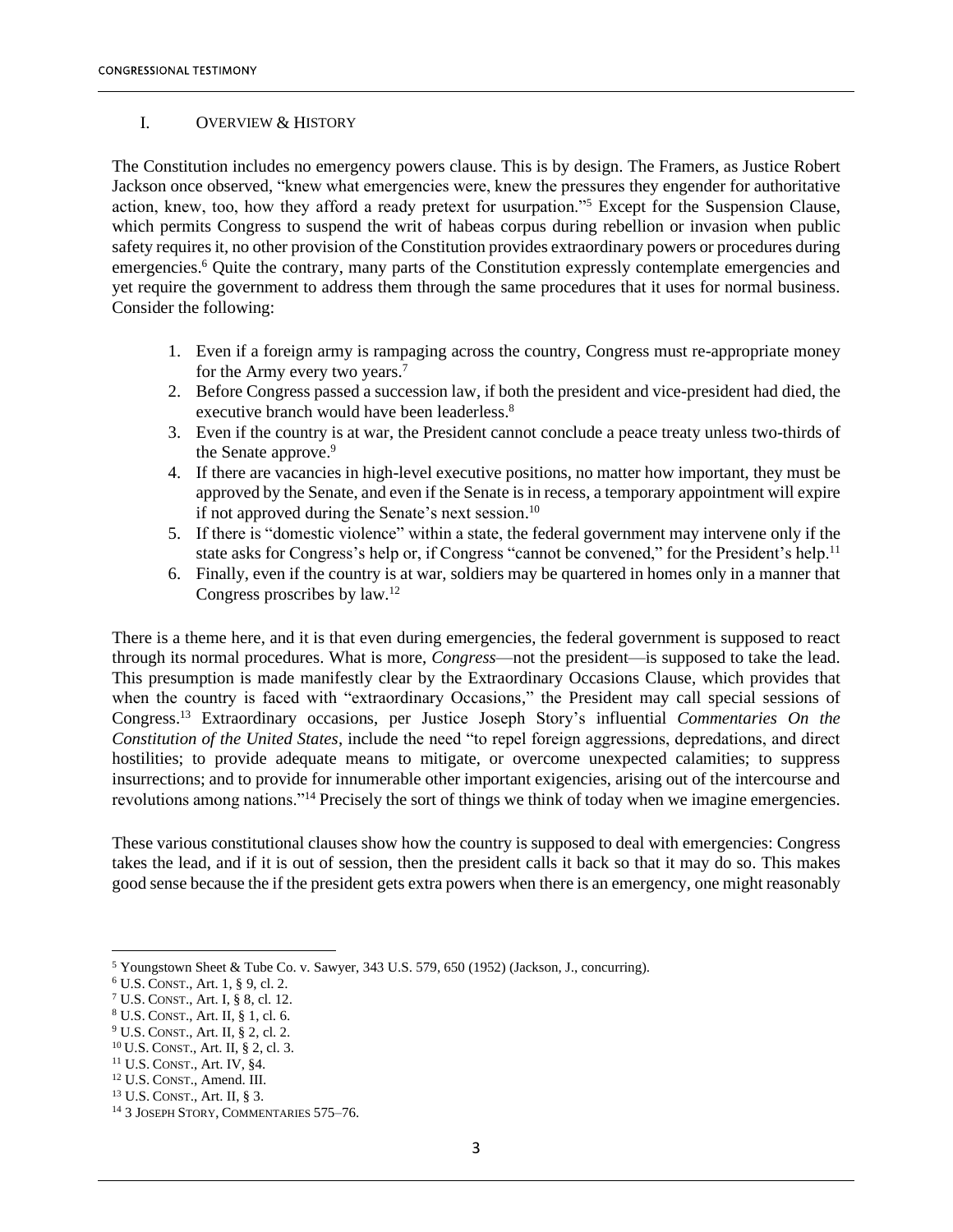worry that the president will go find some useful emergencies.<sup>15</sup> This is especially true when Congress is unwilling to give him what he wants through the normal channels.<sup>16</sup> It was for this reason that Justice Jackson said that "emergency powers are consistent with a free government only when their control is lodged elsewhere than in the Executive who exercises them."<sup>17</sup>

Nowadays, however, the country does not deal with emergencies as the Constitution says it should. Over the years, Congress has delegated vast authority to the president to determine when emergencies exist and to react as he sees fit, even if it allows him to ignore other laws or redirect money that Congress has appropriated for other purposes.<sup>18</sup> When the Special Committee on the Termination of the National Emergency issued its report in 1973, it counted 470 provisions of federal law that give the president emergency powers when a national emergency is declared.<sup>19</sup> The Brennan Center's survey counts 136 such provisions today.<sup>20</sup> Regardless what the correct number is, it is safe to say that declaring a national emergency gives the president a vast array of powers that he does not otherwise have. One such law gives the president the power to freeze foreign assets,  $2<sup>1</sup>$  many others allow him to spend money that Congress has not appropriated for his purposes,<sup>22</sup> and still others allow him to suspend other laws for as long as he sustains his emergency declaration.<sup>23</sup>

In 1976, following the Special Committee's report, Congress passed the National Emergencies Act (NEA) to try to rein in the president's runaway emergency powers.<sup>24</sup> That law imposed *procedural* limitations on the president's use of emergency powers conferred by other statutes. Critically, it eliminated few grants of substantive power. As originally passed, the NEA allowed the president to declare a national emergency—

<sup>15</sup> Youngstown Sheet, 343 U.S. at 650 (Jackson, J., concurring) ("We may also suspect that [the Framers] suspected that emergency powers would tend to kindle emergencies.").

<sup>&</sup>lt;sup>16</sup> For instance, Senate Majority Leader Chuck Schumer has expressly urged the President to declare a national emergency with respect to climate change so that he can achieve policy results that Congress is not willing to give him. Ben German, *Schumer Suggests Biden Could Use Emergency Powers for Climate Policy*, AXIOS, Jan. 26, 2021,

<https://www.axios.com/2021/01/26/biden-schumer-climate-change-emergency> (quoting Schumer as saying "Then [the president] can do many, many things under the emergency powers of the president . . . that he could do without legislation."). And before him, President Trump used emergency powers to redirect funds apportioned elsewhere for the construction of a border wall even though Congress disapproved. Alex Leary & Kristina Peterson, *Trump Vetoes Congressional Disapproval of Emergency Declaration*, WALL ST.J., Mar. 15, 2019, [https://www.wsj.com/articles/trump-to-discuss-border-policy-as-he-prepares-first-veto-](https://www.wsj.com/articles/trump-to-discuss-border-policy-as-he-prepares-first-veto-11552672395)[11552672395.](https://www.wsj.com/articles/trump-to-discuss-border-policy-as-he-prepares-first-veto-11552672395) 

<sup>17</sup> Youngstown Sheet, 343 U.S. at 652 (Jackson, J., concurring).

<sup>18</sup> *See, e.g.*, *Guide to Emergency Powers*, *supra* note 2 (collecting statutes authorizing emergency actions); REPORT OF THE SPECIAL COMMITTEE, *supra* note 2 at III ("This vast range of powers, taken together, confer enough authority [on the president] to rule the country without reference to normal constitutional processes."); Kim Lane Scheppele, *Small Emergencies*, 40 GA. L. REV. 835 (2006) ("[T]he United States has tended to normalize its emergencies. As a result, normal governance is at least in part always emergency governance, even when a crisis is not looming."); Catherine Padhi, *Emergencies Without End: A Primer on Federal States of Emergency*, LAWFARE, Dec. 8, 2017[, https://www.lawfareblog.com/emergencies-without-end-primer-federal](https://www.lawfareblog.com/emergencies-without-end-primer-federal-states-emergency)[states-emergency](https://www.lawfareblog.com/emergencies-without-end-primer-federal-states-emergency) ("[I]f the last four decades are any indication, some emergencies are here to stay."). <sup>19</sup> SPECIAL REPORT OF THE COMMITTEE, *supra* note 2 at III.

<sup>20</sup> *Guide to Emergency Powers*, *supra* note 2 at 2.

<sup>&</sup>lt;sup>21</sup> International Emergency Economic Powers Act, Tit. II of Pub. L. 95-223, 91 Stat. 1626 (codified as amended at 50 U.S.C. § 1701 *et seq*.).

<sup>&</sup>lt;sup>22</sup> See, e.g., Stafford Disaster Relief and Emergency Assistance Act, Pub. L. 100–707, 102 Stat. 4689, (codified at 42 U.S.C. § 5121 *et seq*.); Public Health Services Act, Pub. L. 78-410, 58 Stat. 682 (codified at 42 U.S.C. ch. 6A § 201 *et seq*.); *see also* Justin Bogie, *Congress Must Stop the Abuse of Disaster and Emergency Spending*, HERITAGE FOUNDATION BACKGROUNDER No. 3380, Feb. 4, 2019, [https://www.heritage.org/budget-and-spending/report/congress-must-stop-the-abuse-disaster-and-emergency](https://www.heritage.org/budget-and-spending/report/congress-must-stop-the-abuse-disaster-and-emergency-spending)[spending](https://www.heritage.org/budget-and-spending/report/congress-must-stop-the-abuse-disaster-and-emergency-spending) (explaining how emergency declarations allow the president to undermine the Budget Control Act by funneling vast sums of money through the act's emergency loophole).

<sup>23</sup> *See, e.g.*, 7 U.S.C. § 4208 (suspending farmland protection laws during an emergency); 33 U.S.C. § 1902(b)(3)(F) (suspending laws regulating waste disposal at sea near land); 50 U.S.C. § 1515 (suspending laws regulating chemical and biological weapons including a law prohibiting their testing on civilian populations).

<sup>&</sup>lt;sup>24</sup> National Emergencies Act, Pub. L. No. 94-412,  $\S$  201(a), 90 Stat. 1255 (1976) (codified as amended at 50 U.S.C.  $\S$ § 1621, 1622).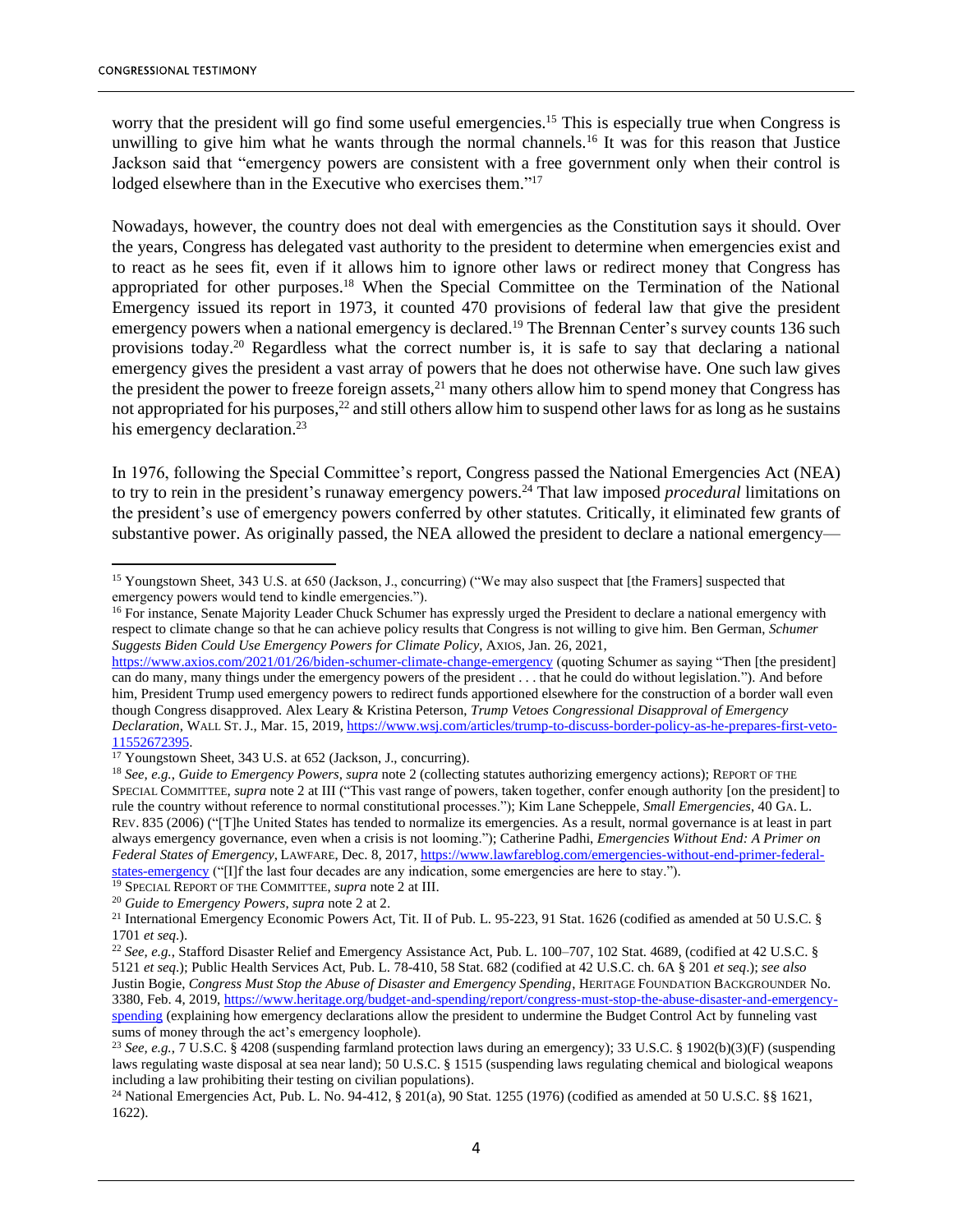it did not define that term—and thus activate any of the many secondary laws that give him emergency power. It required, however, that he comply with certain procedural requirements like naming the laws that he intends to invoke and publishing the declaration in the Federal Register. Congressional oversight came in two parts of the act: one that allowed Congress to end an emergency declaration by concurrent resolution (a legislative veto), and another that required each house of Congress to meet and vote on those concurrent resolutions six months after the emergency declaration. The Supreme Court later held that legislative vetoes were unconstitutional,<sup>25</sup> and in response, Congress amended the NEA to replace concurrent resolutions with joint resolutions that could be vetoed by the president. This severely constrained Congress's ability to procedurally restrain executive emergency powers. Thus, Congress today finds itself in almost the same position it was in before that law's passage. Presidents continue to have vast emergency powers that allow them to circumvent Congress unless Congress has a veto-proof majority.

Like two opposing pendulums, members of both political parties swing from celebrating this situation to complaining bitterly about it.<sup>26</sup> Those with a longer view, however, who realize that we need rules of governance that each party can live with whether in or out of power, see the need to resolve this. They likewise appreciate that any limits that Congress imposes on the president's emergency powers will be a double-edged sword. It will constrain a president of one party today, and a president of the other tomorrow. But the status quo is also a double-edged sword, granting tremendous power to one president today and another tomorrow. The status quo, however, suffers from the added side effects of being constitutionally suspect and ripe for abuse. Any set of rules will hurt one party and help the other depending on who the president is, but wise leaders accept this and strive to create stability over time. The unwise, on the other hand, try to exploit the present broken system for short-term political gain. For those who are serious about repairing the current system, I offer a few solutions.

#### II. SOLUTIONS

The effect of the Supreme Court's decision in *INS v. Chadha* is to preclude Congress from imposing meaningful procedural restrictions on the president's emergency powers.<sup>27</sup> That's not a serious problem, however, because procedural restrictions are second-best solutions to this issue; substantive restrictions are better. There are three reasons for this. First, procedural limitations on the use of delegated emergency power do not address the underlying constitutional directive that Congress—not the president—should retain primary responsibility for reacting to emergencies. Second, because of the pendulum dynamic where the president's party likes his emergency declarations and the party out of power does not, Congress is likely to exercise procedural oversight only when it is controlled by the opposite party. That only reinforces the partisan nature and perception of emergency declarations. And third, Congress is very rarely successful at binding future Congresses to carry out oversight functions when emergencies are concerned.<sup>28</sup>

On this last point, recall that the NEA requires Congress to meet and vote on a joint resolution approving or disapproving of a president's emergency declaration every six months. Congress has only ever done that once—when it disapproved of President Trump's emergency declaration to redirect money for a border wall. <sup>29</sup> Until then, Congress ignored its own law.

<sup>28</sup> *See generally* Martha Minow, *What is the Greatest Evil?*, 118 HARV. L. REV. 2134, 2166-67 (2005); *see also*

Adrian Vermeule, *Self-Defeating Proposals: Ackerman on Emergency Powers*, 75 FORDHAM L. REV. 631, 648 (2006) ("Where emergencies provoke panic, unleash socially harmful motivations, and encourage legislators to defer to executive power, earlier framework legislation is most likely to be circumvented or repealed outright.").

<sup>25</sup> INS v. Chadha, 462 U.S. 919 (1983).

<sup>26</sup> *See* sources cited *supra* note 16.

<sup>27</sup> 462 U.S. 919.

<sup>29</sup> *See* Leary & Peterson, *supra* note 16.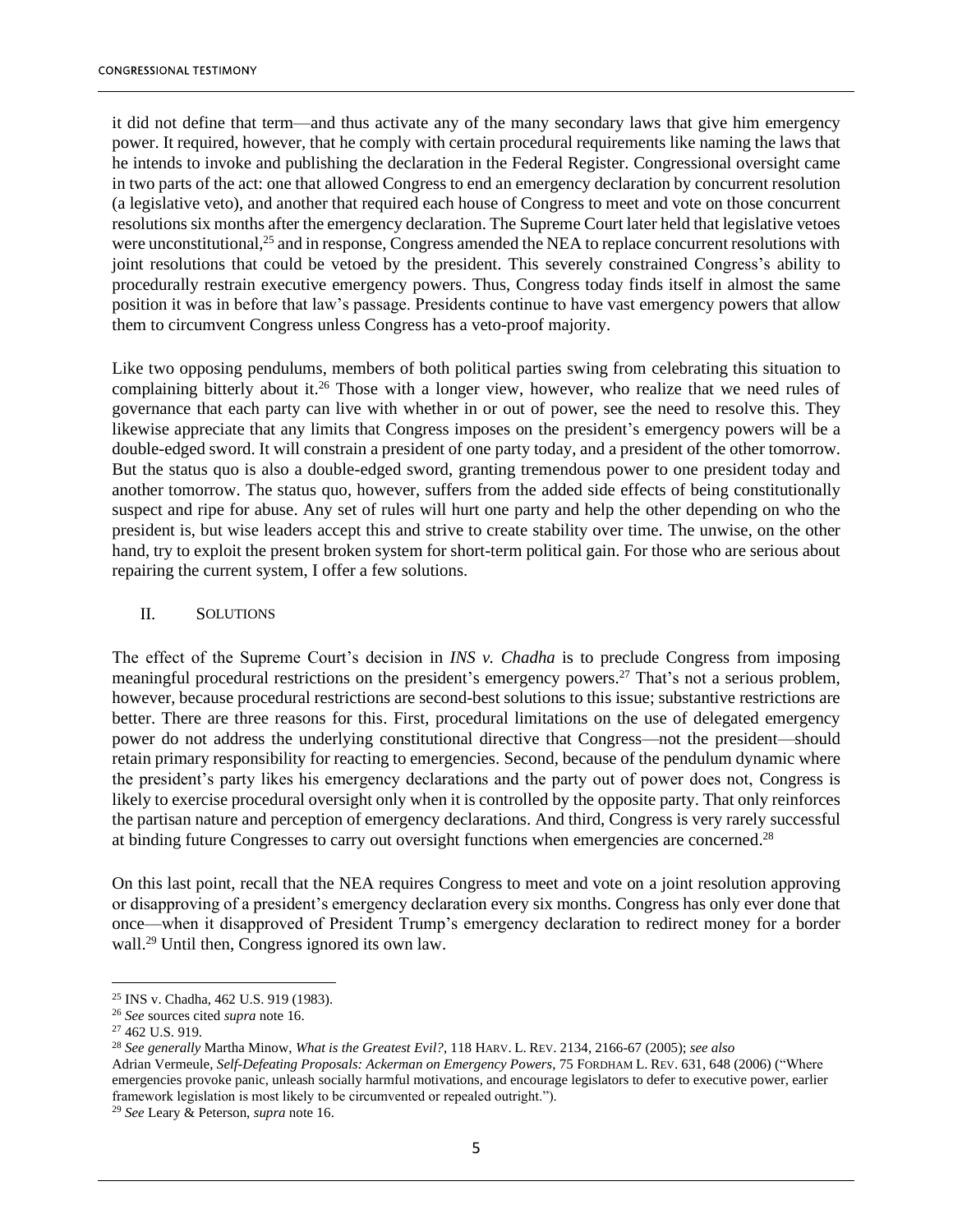Therefore, rather than try to impose procedural restrictions, Congress should instead impose substantive limitations on the president's emergency powers. All emergency powers are delegated to the president by Congress.<sup>30</sup> What *INS v. Chadha* held was that once Congress has delegated those powers, they belong to the executive, and the legislature cannot veto his use of them unless the constitutional requirements of bicameralism and presentment are satisfied.<sup>31</sup> But Congress still has complete control over whether the president has any emergency power at all and, if so, how much and for how long.

The question then is: how should Congress go about setting substantive guardrails around the president's emergency powers?

Thankfully the Constitution provides several useful reference points. Recall that even in the most extreme emergencies such as invasion, domestic violence, or other "extraordinary Occasions,"<sup>32</sup> the Constitution anticipates that *Congress* will take the lead in responding, even if it is adjourned. <sup>33</sup> In only one case domestic violence in a state—does the Constitution anticipate a presidential response, and then only if Congress "cannot be convened."<sup>34</sup> This is not to say that Congress should give the president *no* emergency powers, but that Congress should give the president emergency powers only when Congress is convinced that it is incapable of reacting with the necessary speed. This will be a high bar because when the country has faced true emergencies in the past—events that are not just "emergencies" in the minds of partisans, but events that everyone agrees are true crises—Congress has reacted with great speed. For example, Congress declared war on Japan the day after the attack on Pearl Harbor<sup>35</sup> and authorized military force against al Qaeda only 14 days after 9/11.<sup>36</sup> In most situations, Congress can react quickly and does not need to give the president emergency powers. Thus, Congress' first step should be to reevaluate all the situations in which it gives the president emergency power and eliminate all but those that Congress believes require a speedier response than it can deliver. In all other situations, Congress should retain for itself the power to declare emergencies and tailor the response and the president's powers accordingly.

This first solution touches on an issue that is often front-and-center in political fights over emergency powers: whether there really is an emergency. Often when a president uses emergency power, his critics will say that he is abusing it because there is no real emergency. Some commentators, therefore, suggest that Congress should define the term "emergency" so that courts could review the president's declarations.<sup>37</sup> This approach, however, will not solve the problem for three reasons. First, the courts are very reluctant to second-guess a president's determination that there is an emergency.<sup>38</sup> Courts are not experts in foreign

<sup>&</sup>lt;sup>30</sup> There is a scholarly debate about whether the president has any inherent emergency powers, but that's beyond the scope of this testimony. Here, I'm focused only on those secondary emergency statutes that give the president powers after he declares a national emergency.

<sup>31</sup> 462 U.S. 919.

<sup>32</sup> U.S. CONST., Art. II, § 3.

<sup>33</sup> *Id*.

<sup>34</sup> U.S. CONST., Art. IV, §4.

<sup>35</sup> S. J. Res. 116, 77th Cong., Pub. L. No. 328, ch. 561 (1941).

<sup>&</sup>lt;sup>36</sup> S. J. Res. 23, 107<sup>th</sup> Cong., Pub. L. No. 107-40, 115 Stat. 224 (2001).

<sup>37</sup> *See* Jess Bravin, *Can Trump Build A Wall Under A National Emergency?*, WALL. ST.J., Jan. 10, 2019,

<https://www.wsj.com/articles/when-is-it-legal-to-declare-a-national-emergency-11546943401> (quoting sources). <sup>38</sup> *See, e.g.*, Martin v. Mott, 25 U.S. 19 (1827) (Story, J.) ("We are all of opinion, that the authority to decide whether the exigency has arisen, belongs exclusively to the President, and that his decision is conclusive upon all other persons. We think that this construction necessarily results from the nature of the power itself, and from the manifest object contemplated by the act of Congress. The power itself is to be exercised upon sudden emergencies, upon great occasions of state, and under circumstances which may be vital to the existence of the Union. A prompt and unhesitating obedience to orders is indispensable to the complete attainment of the object."); United States v. Amirnazmi, 645 F.3d 564, 579 (3d Cir. 2011) ("Mindful of the heightened deference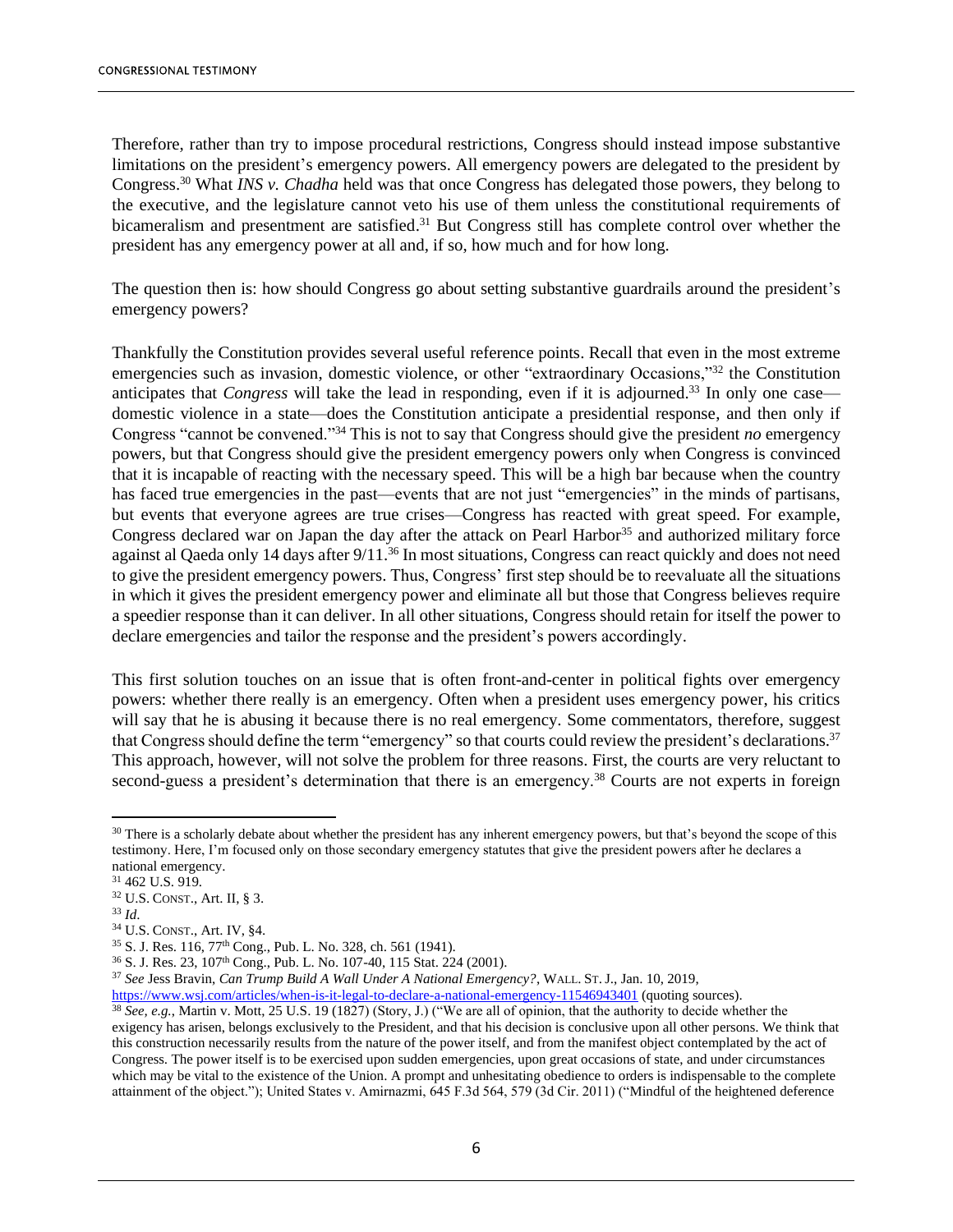policy, terrorist threats, infectious diseases, or the risks posed by other extraordinary occasions, and they are, by design, slow and thoughtful institutions ill-suited to quick action. Courts also know that no two emergencies are alike and that any ruling on an emergency today, threatens to reduce the president's flexibility to address a novel emergency tomorrow. A statutory definition of "emergency" will not change any of these facts, and so courts are likely to remain unwilling to second-guess an emergency declaration.

Second, any definition of "emergency" is likely to employ broad terms to preserve a flexible response to crises. Consequently, even if the courts considered a challenge to an emergency declaration, they would still likely end up deferring to the executive. For example, if Congress used Merriam-Webster's definitions—"an unforeseen combination of circumstances or the resulting state that calls for immediate action" or "an urgent need for assistance or relief"<sup>39</sup>—courts would have to fix definitions to the vague conditions "calls for immediate action" or "urgent need." For all the same reasons that they refuse to second guess the president's determination that a particular situation is an emergency, they would remain unwilling to second guess his determination that either of those two conditions are satisfied.

Third, defining "emergency" does not cure the underlying problem that the executive branch should not have the power to both invoke and then wield emergency powers.<sup>40</sup> All it does is attempt to drag the judiciary into the political morass surrounding presidential emergency declarations. The correct approach is not to drag the judiciary into this mess, but to keep these determinations in Congress where they belong.

One might respond, at this point, to say that if Congress retained the power to decide whether something was an emergency, we would have fewer emergency declarations because both parties would have to agree to some extent that an emergency exists. That's exactly right and exactly the point. Presidents have invoked—and are implored to invoke<sup>41</sup>—emergency powers when reasonable people on both sides of the aisle disagree about whether something is an emergency. If Congress keeps for itself the ability to declare most emergencies, we are less likely to have fake partisan emergencies. That, in turn, preserves the rule of law, which is diminished when vast emergency powers are abused for partisan purposes.

The second solution is to impose a time limit on all emergencies and to prevent the president from re-upping an emergency declaration with respect to the same underlying causes after that deadline expires. How long should the time limit be? It might vary depending on the nature of the emergency or the powers conferred by a particular secondary emergency statute, but under no circumstances should any emergency be longer than two years. The Army Clause provides this outer limit.<sup>42</sup> As mentioned above, that clause requires Congress to re-apportion money for the Army every two years with no exceptions. Not even in the case of an invasion. If the response to that emergency ends after two years without Congressional action, then no emergency need last longer.

accorded the Executive in this field, we decline to interpret the legislative grant of [emergency] authority parsimoniously."); United States v. Spawr Optical Rsch., Inc., 685 F.2d 1076, 1080 (9th Cir. 1982) ("Wary of impairing the flexibility necessary to such a broad delegation, courts have not normally reviewed 'the essentially political questions surrounding the declaration or continuance of a national emergency'....") (quoting United States v. Yoshida Int'l, Inc., 526 F.2d 560, 573 (C.C.P.A. 1975)); Ctr. for Biological Diversity v. Trump, 453 F. Supp. 3d 11, 31 (D.D.C. 2020) ("[Plaintiff's] claim raises one obvious question: was the President correct that a national emergency exists at the southern border? The trouble is that this is a quintessential political question.").

<sup>&</sup>lt;sup>39</sup> Merriam-Webster Dictionary (definition of "emergency")[, https://www.merriam-webster.com/dictionary/emergency](https://www.merriam-webster.com/dictionary/emergency) (last visited May 5, 2022).

<sup>&</sup>lt;sup>40</sup> Youngstown Sheet, 343 U.S. at 652 (Jackson, J., concurring) ("[E]mergency powers are consistent with a free government only when their control is lodged elsewhere than in the Executive who exercises them.").

<sup>41</sup> *See* German, *supra* note 16.

<sup>42</sup> U.S. CONST., Art. II, § 8, cl. 12 ("The Congress shall have Power . . . To raise and support Armies, but no Appropriation of Money to that Use shall be for a longer Term than two Years;").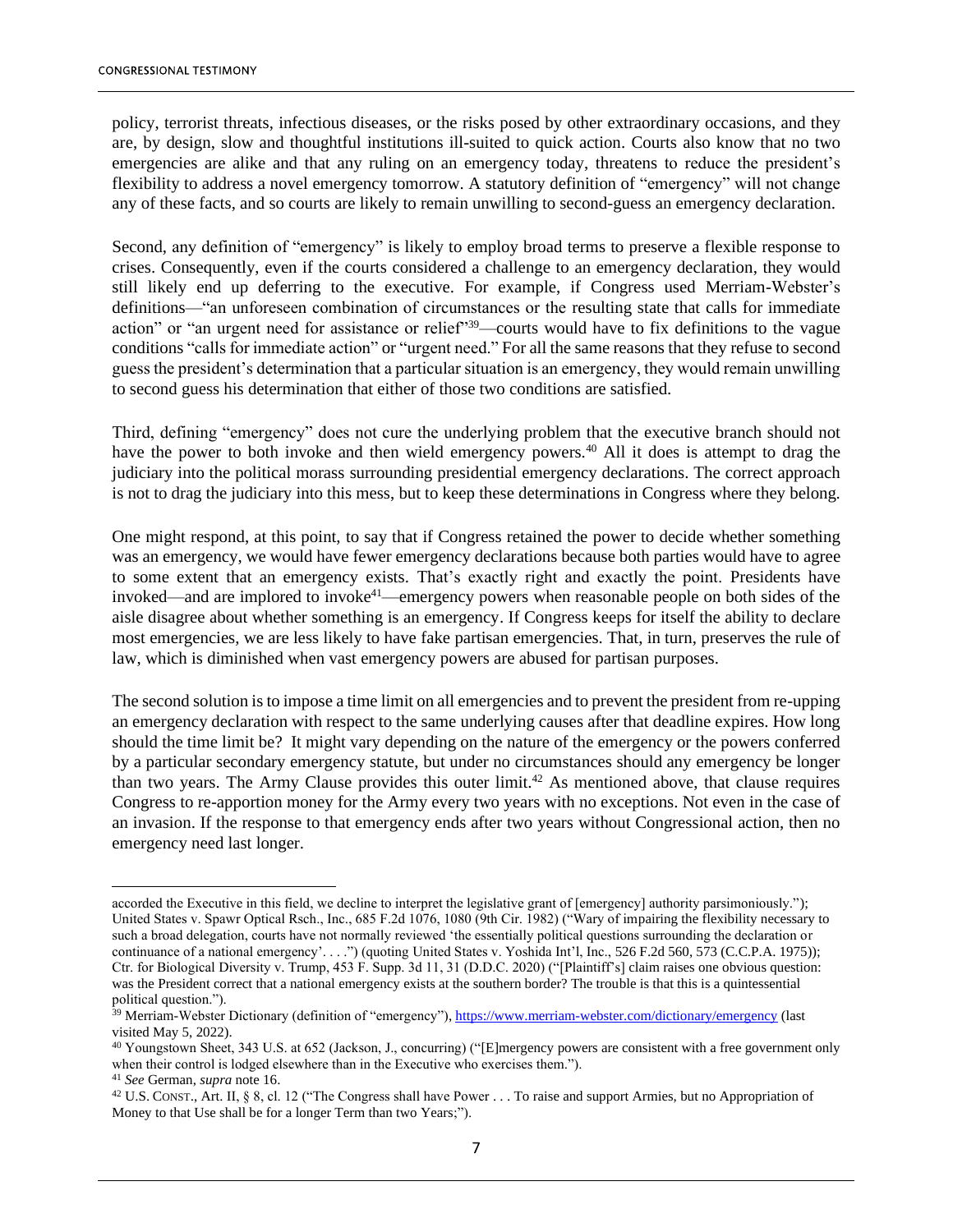A third solution would be to give the president temporary emergency powers on a case-by-case basis at his request. Rather than create a vast array of powers that the president can activate by saying the magic words "national emergency," Congress should make the president come, hat-in-hand so to speak, to ask for them. This eliminates the incentive for the president to find useful emergencies that let him get around Congress. It also restores the approach contemplated by the Extraordinary Occasions Clause.<sup>43</sup> Lastly, it encourages Congress to act before an emergency response is formulated, and thus is more likely to spark congressional action than the ex-post review period of the NEA, which Congress has used only once.

A few additional solutions apply specifically to emergencies declared under the Stafford Disaster Relief and Emergency Assistance Act.<sup>44</sup> As explained in more detail in a 2019 Heritage Foundation report,<sup>45</sup> that act has been used to circumvent the Budget Control Act of 2011 and has permitted emergency spending to balloon year after year. It also creates a perverse incentive for states not to spend their own money to prepare for disasters in advance, trusting instead that the federal government will pick up most of the tab after the fact.<sup>46</sup> A few reforms can improve this situation. Congress should, for example, put a time limit on how long Stafford Act funds can be spent. Emergencies require quick action, but billions of dollars of Stafford Act funds often sit unused for years or are earmarked for long-term projects rather than "immediate and critical needs."<sup>47</sup> Congress should also index disaster thresholds to inflation so that the federal government does not pick up the tab for small-scale events within states. Additionally, Congress should reduce the share or disaster remediation paid for by the federal government from so that states have an incentive to prepare in advance for disasters and so that FEMA's budget is not depleted when a real calamity occurs.<sup>48</sup>

#### III. RECENT LEGISLATION

Last year, Senator Mike Lee introduced the Assuring that Robust, Thorough, and Informed Congressional Leadership is Exercised Over National Emergencies (ARTICLE ONE) Act, which would amend the NEA to automatically terminate any emergency declarations and attendant emergency powers after 30 days unless Congress passes a joint resolution approving them. <sup>49</sup> It would set a one-year deadline on any emergencies unless, again, Congress approves a renewal. Lastly, it would require the president to provide periodic reports to Congress about ongoing emergencies. This act largely comports with the constitutional guidelines I articulated above and would be a step in the right direction. Although it leaves in place all the secondary emergency statutes without reviewing and revisiting them, it forces Congress to review and approve of specific invocations of emergency power and therefore improves the status quo.

Also last year, Senator Chris Murphy introduced the National Security Powers Act.<sup>50</sup> It includes several provisions; I focus here only on those dealing with reforming the NEA. It mirrors Senator Lee's bill but includes the additional provision that "under no circumstances may a national emergency declared by the President under section 201(a) continue on or after the date that is five years after the date on which the national emergency was first declared."<sup>51</sup> Like the ARTICLE ONE Act, this would improve the NEA. Still,

<sup>50</sup> S.2391, 117th Cong. (2021).

<sup>43</sup> U.S. CONST., Art. II, § 3 ("[The President] may, on extraordinary Occasions, convene both Houses . . . .").

<sup>44</sup> Pub. L. No. 100-707, 102 Stat. 4689 (1988) (codified at 42 U.S.C. ch. 68 § 5121 *et seq*.).

<sup>45</sup> *See* Bogie, *supra* note 22.

<sup>46</sup> *Id*.

<sup>47</sup> *Id*.

<sup>48</sup> *Id*.

 $49$  S.241,  $117<sup>th</sup>$  Cong. (2021). It includes a limited exception: "If Congress is physically unable to convene as a result of an armed attack upon the United States or another national emergency, the 30-day periods . . . shall begin on the first day Congress convenes for the first time after the attack or other emergency." *Id*. at § 201(c)(3).

<sup>51</sup> *Id*. at § 202(b).